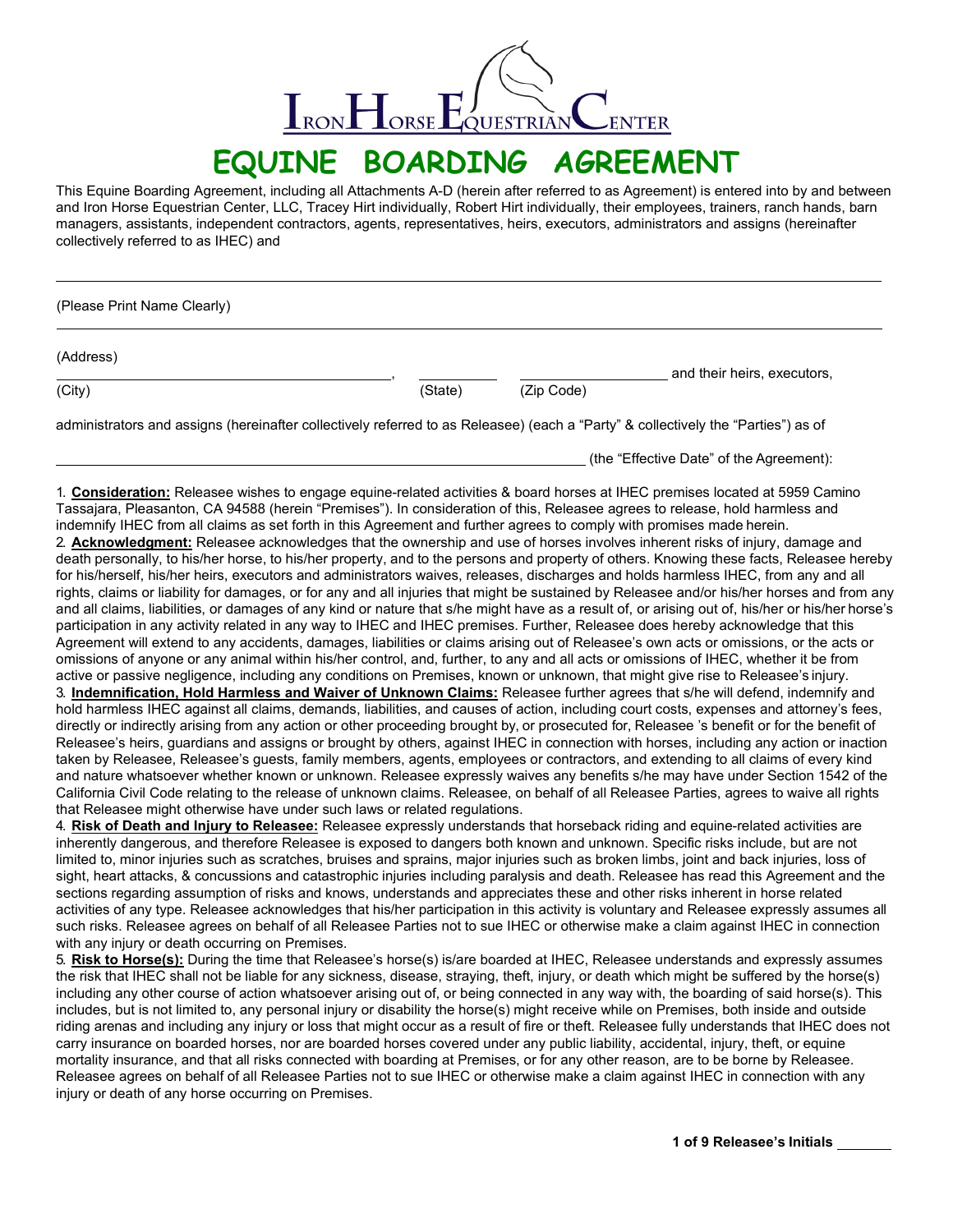6. **Risk to Releasee's Personal Property:** Releasee understands and expressly assumes the risk that any personal property, including but not limited to motor vehicles, tack, equipment, saddles, blankets, containers, horse trailers or any other personal property, kept on or parked on Premises are subject to damage and loss and Releasee agrees to hold IHEC harmless for any such loss and/or damage. Releasee agrees on behalf of all Releasee Parties not to sue IHEC or otherwise make a claim against IHEC in connection with any damage or loss of Releasee's personal property. Releasee understands that they are solely responsible for safeguarding any personal property brought onto Premises.

7. **Riding Risks on or Around IHEC Premises:** Releasee hereby acknowledges that riding in other areas outside riding arenas such as round pens, pathways, over jumps of any kind and out of fenced arenas, is inherently dangerous and carries risks of injury that are an integral part of such activities. Releasee assumes full responsibility for all such risks, including, but not limited to loss of control, collisions, obstacles, traffic spooks, wild animals, sudden sounds from any source, other riders or horses losing control, horses tripping and falling and so on, whether these be obvious or not obvious. Releasee understands and expressly assumes such risks. Releasee also assumes all risks for riding hazards of any kind, including breaks or holes in trees or ground, growth, debris, rocks, paths, uneven footing, streams and other hazardous surface or subsurface conditions and obstacles, whether they are obvious or not obvious, manmade or natural. Releasee understands that animals are unpredictable and that the risk of injury is inherent in any riding activity. Releasee understands and expressly assumes the risks inherent in riding and agrees not to sue IHEC or otherwise make a claim against IHEC in connection with riding around premises, inside or outside arenas.

8. **Limitation of IHEC Liability:** IHEC shall not be liable to Releasee for any special or consequential damages pursuant to this Agreement under any circumstances.

9. **Trainer Liability:** Under no circumstances shall IHEC be held responsible for any actions or inactions executed by trainers on Premises. Releasee fully understands that trainers who train, give lessons or operate in any way on Premises are independent contractors and are not employees of IHEC. Releasee fully acknowledges that any actions or inactions, by any trainers, whether they be negligent or not, are not controlled or supervised by IHEC in any manner and Releasee promises not to sue or bring a claim against IHEC for any actions or inactions whatsoever executed by any trainer on the premises or for any damages resulting there from. 10. **IHEC Rules:** Releasee agrees to follow any rules posted on Premises. Failure to do so will give rise to termination of this Agreement for Cause as set forth in Paragraph 13.

11. **Horse(s) that are Neglected or Need Medical Care:** Releasee agrees that if the horse(s) boarded on Premises by Releasee are neglected with respect to turn-out, exercise, grooming and care, IHEC staff or trainers may care for said horse(s) by turning it out, exercising it or grooming it and Releasee will be responsible for paying for any extra charges incurred. IHEC will notify Releasee if this circumstance arises, but will take immediate steps to care for the horse. Releasee understands & accepts this rule and warrants that s/he will hold harmless IHEC for any activity, harm, personal injury, damage or loss resulting from this care and will assume the risk of all costs incurred. IHEC shall also contact Releasee if it feels that any horse boarded by Releasee needs medical care. If IHEC is unable to contact Releasee, Releasee hereby authorizes IHEC to secure emergency vet or farrier care for the horse(s). Releasee agrees to pay for all such fees incurred. Further, Releasee agrees to hold IHEC harmless for any adverse consequences of services performed by IHEC, either on its own initiative or as directed by a veterinarian or farrier.

12. **Departure from Premises and Ending of Agreement**: All Parties agree that this Agreement can end for any reason uponthe giving of 30 days notice in writing. No reason is required to be given for this. If Releasee wishes to end this Agreement and leave Premises, please send written notice to Iron Horse Equestrian Center, LLC 5959 Camino Tassajara, Pleasanton, CA 94588. When said notice is given, Releasee must pay all board fees for the last 30 days in full. Deductions from security deposits, if any, are not permitted. Upon departure from Premises, stall(s) & tack area(s) occupied by Releasee will be inspected by IHEC and at the completion of said inspection, if damage is found, a bill will be presented to Releasee to pay for said repairs. Releasee agrees that s/he is required to pay in full, all fees & repairs, if any, that are due and owing to IHEC before departure and understands that this must be done before s/he is permitted to remove his/her horse(s) from Premises. If Releasee has a security deposit on file, Releasee agrees that said security deposit amounts can be used to pay for any damages found during the inspection. If the security deposit exceeds any repair costs, the remainder will be refunded to Releasee. If the security deposit is less than the cost of any repairs needed, then Releasee agrees to pay the extra repair costs to IHEC prior to departure from Premises.

13. **Termination for Cause:** Releasee understands that this Agreement can be terminated for cause by IHEC upon the material breach of this Agreement. This termination is at IHEC's sole discretion. Under such termination for cause circumstances IHEC will provide written notice to Releasee and Releasee will have 10 days (ten) to vacate IHEC premises. Upon departure, Releasee agrees to remove all personal property from Premises within that 10 day period. Releasee agrees that s/he is required to pay in full, all fees and repairs, if any (as set forth in clause 12 herein) that are due and owing to IHEC before departure and understands that this must be done before s/he is permitted to remove his/her horse(s) from Premises.

14. **Repairs to Personal Property, Structures & Buildings of IHEC:** If damage to IHEC's personal property, structures or buildings is caused by Releasee or Releasee's horse(s) beyond normal wear and tear, then Releasee agrees to have repairs made and pay for said repairs. Such damage can include, but is not limited to, breaking of arena structures and equipment, kicking holes in tack room walls or other structures, tearing out or breaking feed bins and water bins, kicking down posts or rails or other structures.

15. **Entire Agreement:** This Agreement and its Attachments constitute an integration of the entire understanding and agreement of the Parties with respect to the subject matter herein. Any representations, warranties, promises, or conditions, whether written or oral, not specifically and expressly incorporated in this Agreement, shall not be binding on any of the Parties, and each of the Parties acknowledge that it has not relied, in entering into this Agreement, on any representation, warranty, promises, or conditions not specifically and expressly set forth in this Agreement. All prior discussions and writings have been, and are, merged and integrated into, and are superseded by, this Agreement.

#### **2 of 9 Releasee's Initials**

16. **Changes to Agreement:** The Parties agree that any amendments or modifications to this Agreement shall be deemed null and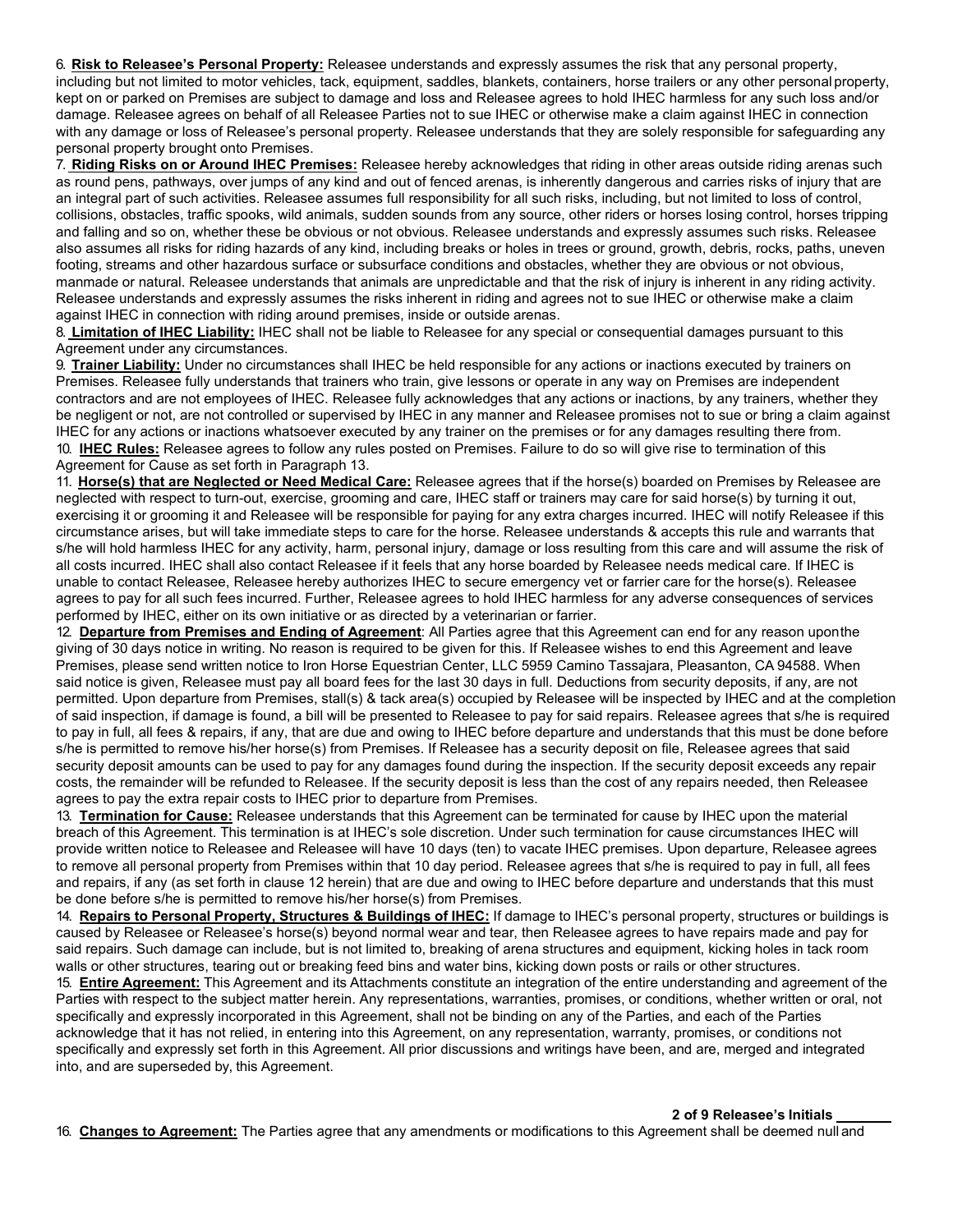void unless such amendments or modifications are in writing, specifically refer to this Agreement, and are signed by authorized representatives of all Parties.

17. **Severability of Agreement:** In the event that any provision of this Agreement is determined to be illegal or unenforceable, such determination shall not affect the validity or enforceability of the remaining provisions hereof, all of which shall remain in full force and effect.

18. **Governing Law:** This Agreement shall be interpreted in accordance with the laws of the State of California. Anydispute concerning this Agreement or any indemnification hereunder shall be adjudicated in the courts of competent jurisdiction of the County of Contra Costa, State of California.

19. **Arbitration:** The Parties mutually agree that any and all disputes arising in connection with this Agreement shall be settled and determined by BINDING Arbitration conducted in accordance with the then existing rules of the American Arbitration Association by one or more arbitrators appointed in accordance with said rules. Said arbitration shall take place in Contra Costa County, California. 20. **Attorney's Fees:** In any legal action (including arbitration) brought in connection with this Agreement, which includes, but is not limited to a material breach, the prevailing party has the right to collect all reasonable fees, expenses and costs from the breaching party.

RELEASEE DOES HEREBY ACKNOWLEDGE THAT S/HE HAS READ ALL CLAUSES AND ATTACHMENTS OF THIS AGREEMENT HEREIN, KNOWS AND UNDERSTANDS THE CONTENTS THEREOF, AND AGREES TO BE BOUND BY THE TERMS OF THIS AGREEMENT.

| RELEASEE'S NAME: VALUE AND A CONTROLLER AND A CONTROLLER AND A CONTROLLER AND A CONTROLLER AND A CONTROLLER AND A CONTROLLER AND A CONTROLLER AND A CONTROLLER AND A CONTROLLER AND A CONTROLLER AND A CONTROLLER AND A CONTRO |
|--------------------------------------------------------------------------------------------------------------------------------------------------------------------------------------------------------------------------------|
| <b>Print Name</b>                                                                                                                                                                                                              |
|                                                                                                                                                                                                                                |
|                                                                                                                                                                                                                                |
| FOR:                                                                                                                                                                                                                           |
|                                                                                                                                                                                                                                |
| $I_{\text{RON}}H_{\text{ORSE}}E_{\text{QUESTRIAN}}$<br><b>ENTER</b>                                                                                                                                                            |
| $\begin{tabular}{c} \bf{DATE} \end{tabular}$                                                                                                                                                                                   |
|                                                                                                                                                                                                                                |
| By: Tracey Hirt                                                                                                                                                                                                                |
|                                                                                                                                                                                                                                |
|                                                                                                                                                                                                                                |
|                                                                                                                                                                                                                                |
| DGB EQUINE LAW-LEGAL & BUSINESS ASSISTANCE FOR THE EQUINE COMMUNITY 925.838.9909 info@dqbequine.com                                                                                                                            |

[DGB EQUINE LAW-LEGAL & BUSINESS ASSISTANCE FOR THE EQUINE COMMUNITY 925.838.9909 info@dgbequine.com](mailto:info@dgbequine.com) CW 2012-- Alteration, copying, use or transfer not permitted unless authorized by DGB Equine Law

**SECTION FOR MINORS**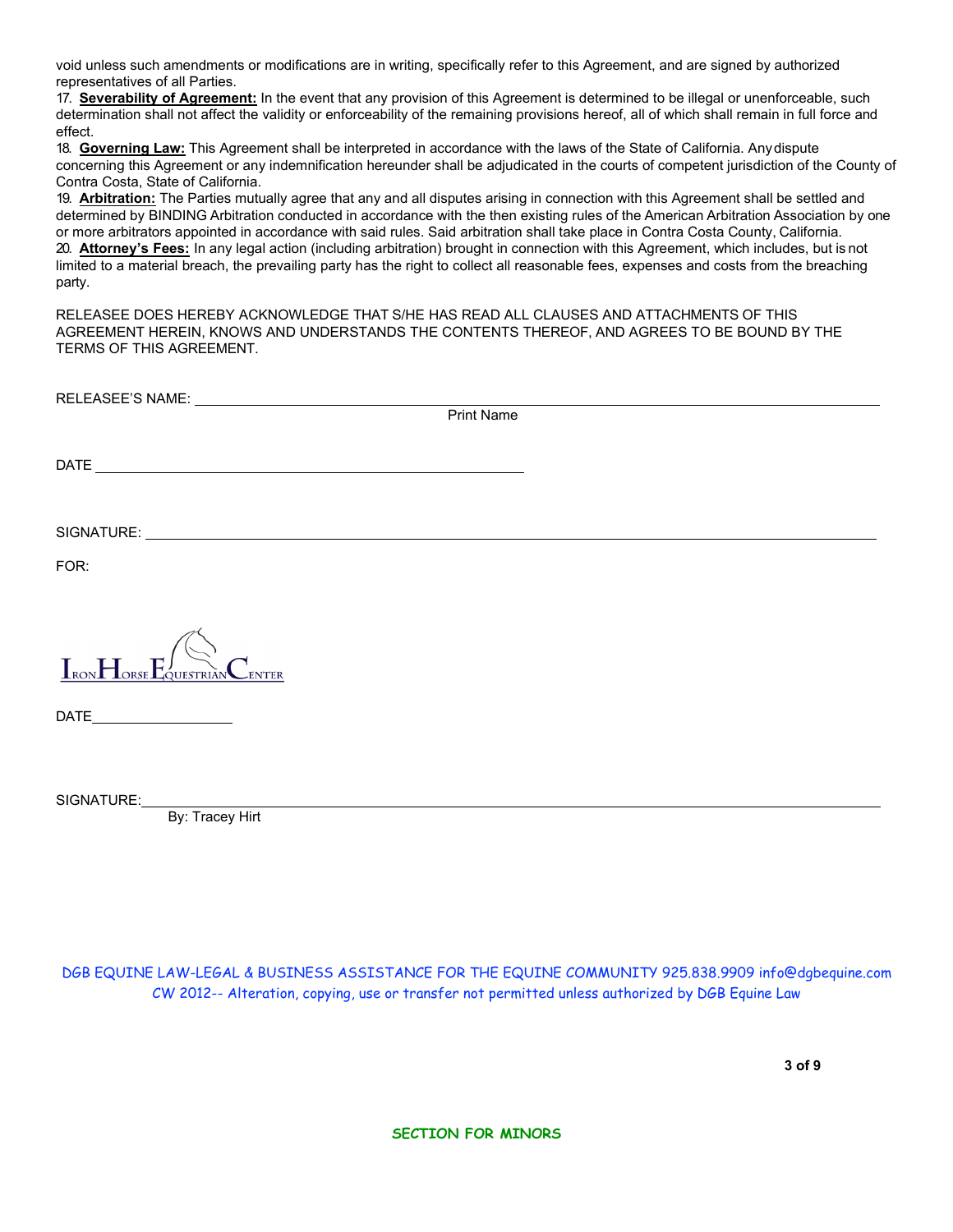## IF RELEASEE IS A MINOR, THE ABOVE AGREEMENT MUST BE SIGNED BY MINOR'S PARENTS AND/OR ALL LEGAL GUARDIANS. FURTHER, PARENTS AND/OR LEGAL GUARDIANS MUST READ AND SIGN THIS ADDITIONAL SECTION AS SET FORTH BELOW:

Print Name

the undersigned parent or legal guardian of

I,

Print Name of Minor Child

state that I have read the above Agreement and I expressly agree that the terms and conditions of said Agreement shall apply to, and are binding upon, me as parent and/or guardian of said Minor child and to my minor child. I warrant that I have the requisite authority to enter into this Agreement on behalf of the Minor child named above & on behalf of all of said Minor child's parents or legal guardians. I further warrant that said Minor does not have any physical or mental conditions that would prevent this Minor from engaging in horseback riding and its attendant activities. I agree that I will require the above mentioned Minor to wear appropriate attire while on IHEC Premises which includes shoes that fully cover the feet and long pants, and while riding a horse, an ASTM certified safety helmet and riding shoes with heels. I further warrant that I have, and will maintain, current health and accident insurance policies covering said Minor.

,

I acknowledge that I have read the foregoing paragraphs of this entire Agreement and know and understand the contents thereof and agree to be bound by them for myself, all other parents and or legal guardians of said Minor and on behalf of the Minor child listed herein.

| Print Name of Parent or Legal Guardian |
|----------------------------------------|
|                                        |
|                                        |
| Print Name of Parent or Legal Guardian |
|                                        |
|                                        |

DGB EQUINE LAW-LEGAL & BUSINESS ASSISTANCE FOR THE EQUINE COMMUNITY [925.838.9909 info@dgbequine.com](mailto:info@dgbequine.com) CW 2012-- Alteration, copying, use or transfer not permitted unless authorized by DGB Equine Law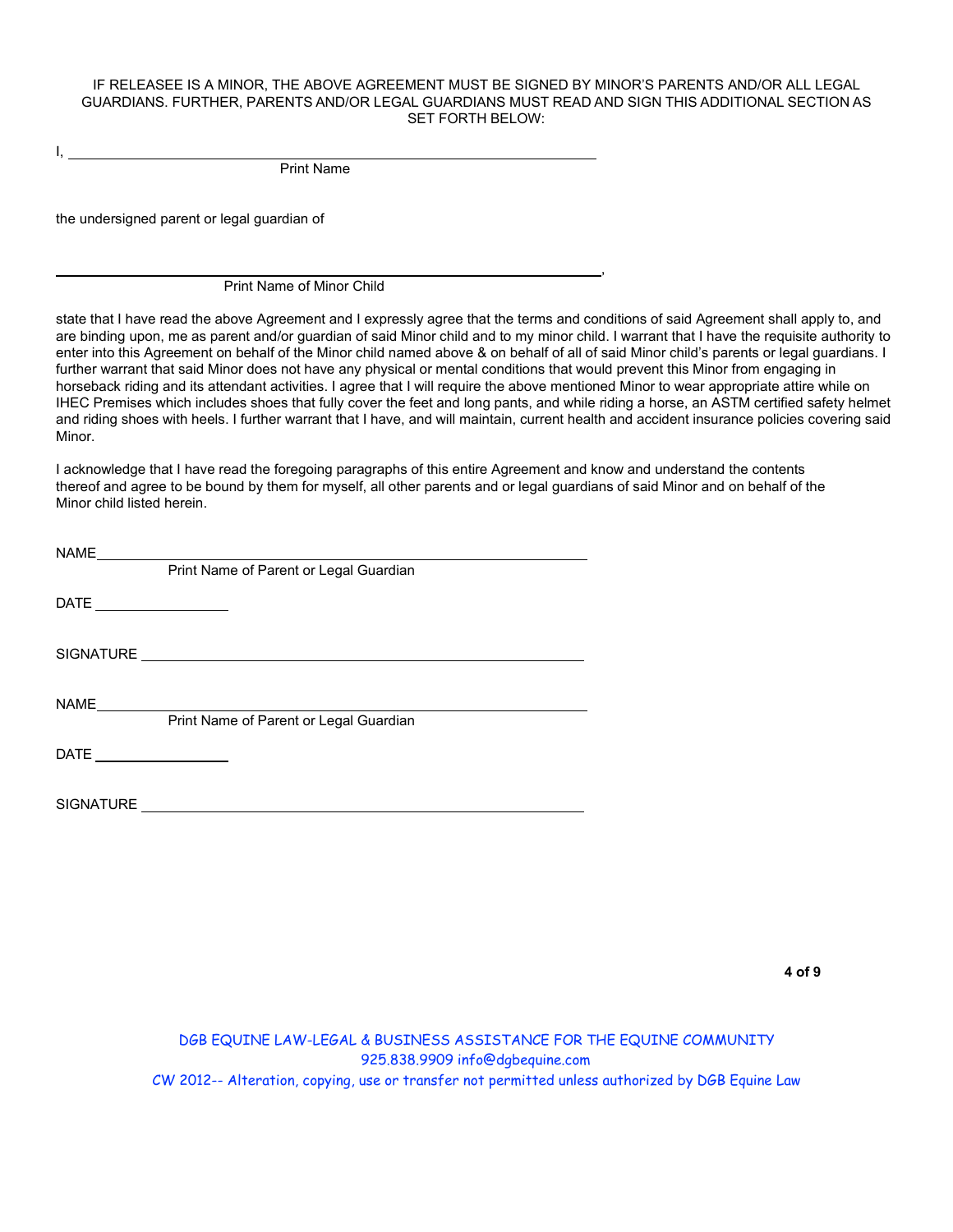

# **Attachment A - Horse Information, Feed & Vet Care**

### 1. HORSE OWNER/BOARDER/RIDER:

|                                      | 2. BACK-UP AND EMERGENCY CONTACT:                                                                                                                                                                                                    |  |  |  |
|--------------------------------------|--------------------------------------------------------------------------------------------------------------------------------------------------------------------------------------------------------------------------------------|--|--|--|
|                                      | Name: <u>2000 - 2000 - 2000 - 2000 - 2000 - 2000 - 2000 - 2000 - 2000 - 2000 - 2000 - 2000 - 2000 - 2000 - 2000 - 2000 - 2000 - 2000 - 2000 - 2000 - 2000 - 2000 - 2000 - 2000 - 2000 - 2000 - 2000 - 2000 - 2000 - 2000 - 2000 </u> |  |  |  |
|                                      |                                                                                                                                                                                                                                      |  |  |  |
|                                      |                                                                                                                                                                                                                                      |  |  |  |
|                                      |                                                                                                                                                                                                                                      |  |  |  |
|                                      |                                                                                                                                                                                                                                      |  |  |  |
|                                      |                                                                                                                                                                                                                                      |  |  |  |
|                                      |                                                                                                                                                                                                                                      |  |  |  |
| 3. HORSE(S) TO BE BOARDED WITH IHEC: |                                                                                                                                                                                                                                      |  |  |  |
|                                      | NAME OF HORSE:                                                                                                                                                                                                                       |  |  |  |
|                                      | Check one: Mare Gelding Stallion                                                                                                                                                                                                     |  |  |  |
|                                      | B. <u>Alexander Communication of the Communication</u>                                                                                                                                                                               |  |  |  |
|                                      | Check one: Mare Gelding Stallion _                                                                                                                                                                                                   |  |  |  |
|                                      | C.                                                                                                                                                                                                                                   |  |  |  |
|                                      | Check one: Mare Gelding Stallion _                                                                                                                                                                                                   |  |  |  |
|                                      |                                                                                                                                                                                                                                      |  |  |  |
|                                      | Check one: Mare Gelding Stallion                                                                                                                                                                                                     |  |  |  |

4. WARRANTY OF OWNERSHIP: Boarder warrants that s/he is the full and legal owner of the horse(s) listed herein and boarded with IHEC. If Boarder is not the legal owner of the horse, Boarder warrants that they have full legal rights to care for the horse and have legal custody of the horse. If the horse(s) listed is leased, belongs to or is registered as owned by another, please provide . Boarder agrees to provide a copy of this full

Agreement to the legal owner of the horse, have horse owner execute same and return a signed copy to IHEC for their files.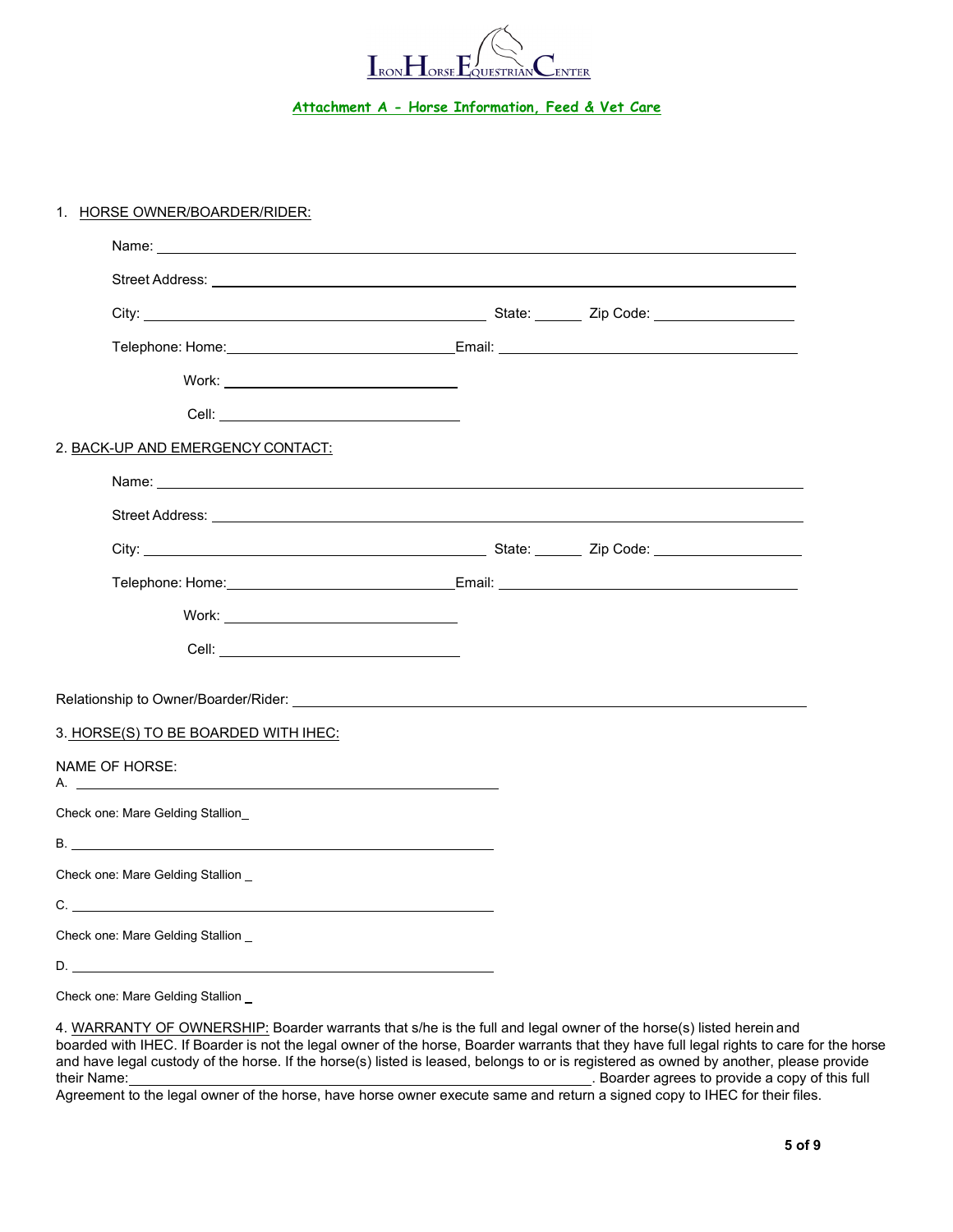5. FEED, CLEANING OF STALLS AND WATER: IHEC will feed horses morning, noon and evening. Hay types available will be reviewed with you when you move in. Please be sure your stall sign shows the type of hay your horse will be fed. WATER: Automatic water bowls are cleaned each week.

BEDDING: Stalls are cleaned twice per day, 7 days a week.

Please specify the hay that is needed for each horse:

|                                                         | NAME OF HORSE: NAME OF HORSE CONTINUES.                                                                                                                                                                                        |
|---------------------------------------------------------|--------------------------------------------------------------------------------------------------------------------------------------------------------------------------------------------------------------------------------|
|                                                         |                                                                                                                                                                                                                                |
| Lunch: $\frac{1}{2}$                                    |                                                                                                                                                                                                                                |
| Pm:                                                     |                                                                                                                                                                                                                                |
|                                                         |                                                                                                                                                                                                                                |
|                                                         |                                                                                                                                                                                                                                |
| Lunch: $\frac{1}{2}$                                    |                                                                                                                                                                                                                                |
|                                                         |                                                                                                                                                                                                                                |
|                                                         | NAME OF HORSE: NAME OF HORSE AND THE SERVICE OF HORSE SERVICE OF THE SERVICE OF THE SERVICE OF THE SERVICE OF THE SERVICE OF THE SERVICE OF THE SERVICE OF THE SERVICE OF THE SERVICE OF THE SERVICE OF THE SERVICE OF THE SER |
|                                                         |                                                                                                                                                                                                                                |
| Lunch: $\frac{1}{2}$                                    |                                                                                                                                                                                                                                |
|                                                         |                                                                                                                                                                                                                                |
|                                                         |                                                                                                                                                                                                                                |
| Am: 2008                                                |                                                                                                                                                                                                                                |
| Lunch: $\frac{1}{\sqrt{1-\frac{1}{2}}\cdot\frac{1}{2}}$ |                                                                                                                                                                                                                                |
|                                                         |                                                                                                                                                                                                                                |
|                                                         |                                                                                                                                                                                                                                |

#### 11. EMERGENCY VETERINARY CARE:

11.a. IHEC will attempt to contact the owner/boarder first if it is determined that their horse needs emergency veterinary or farrier care. Please list the contact information for the individuals whom we should call if we are unable to reach you.

Vet Name: <u>Number:</u> Number: 2008. Number: 2008. Number: 2008. Number: 2008. Number: 2008. Number: 2008. Number: 2008. Number: 2008. Number: 2008. Number: 2008. Number: 2008. Number: 2008. Number: 2008. Number: 2008. Number Farrier Name: No. 2008. The Contract of the Contract of the Contract of the Contract of the Contract of the Contract of the Contract of the Contract of the Contract of the Contract of the Contract of the Contract of the Co

11.b If you prefer that IHEC not call a veterinarian for you, please initial here:

11.c If you do permit IHEC to call a Vet to administer care to your horse, you agree that you will be responsible for any payment to the Vet that is incurred. This includes a call made to any equine veterinarian, not only yours as listed above since often, it is necessary to reach the first available Vet in an emergency situation. This includes giving IHEC permission to bring your horse to Pioneer Equine or UC. Davis. If you agree to these emergency veterinary care terms, please initial here: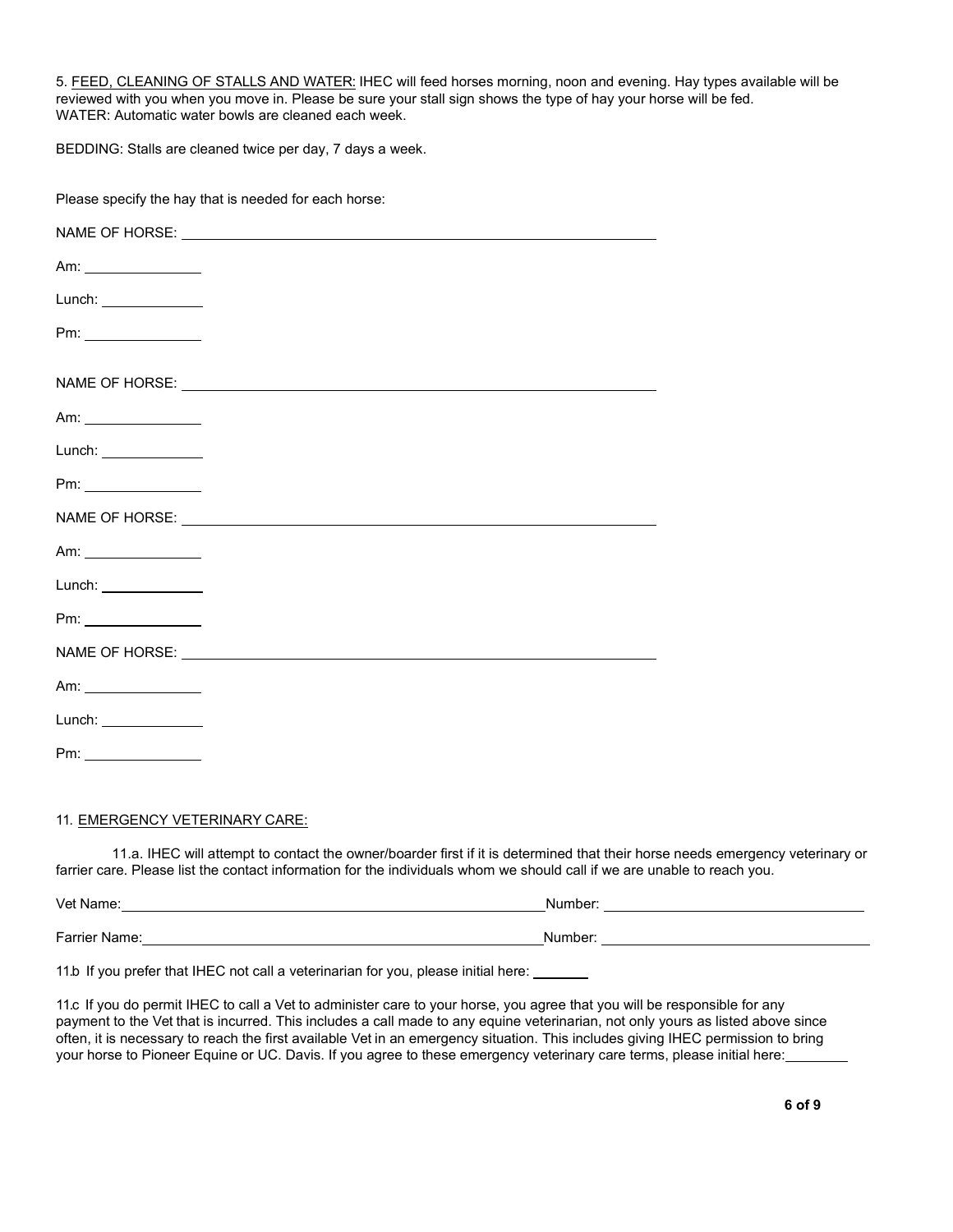

1. Board Fee's:

Stalls with attached paddock: \$1200.00 per month Mare Motels: \$1050.00 per month Barn Stalls: \$1050.00 per month

If you begin or end your boarding for less than a full month, fees will be prorated based upon the number of days in the month that you board for. This does not effect notice obligations of Boarder pursuant to paragraphs 10 and 11 of this Agreement.

## 2. Late Fees:

Board fees are due 1st of the month. \$10.00 a day late fee each day after the 5th, unless otherwise agreed upon with Tracey Hirt.

### 3. Services Offered Included with Board Fees:

- a. Feeding morning, noon and night, no more than five flakes of hay per day.
- b. Cleaning twice daily.

## 4. Additional Feed or Shavings:

- a. Flakes of hay can be added for an additional fee.
- b. Shavings can be added for an additional fee.
- 4. For all other services, please make arrangements with your trainer.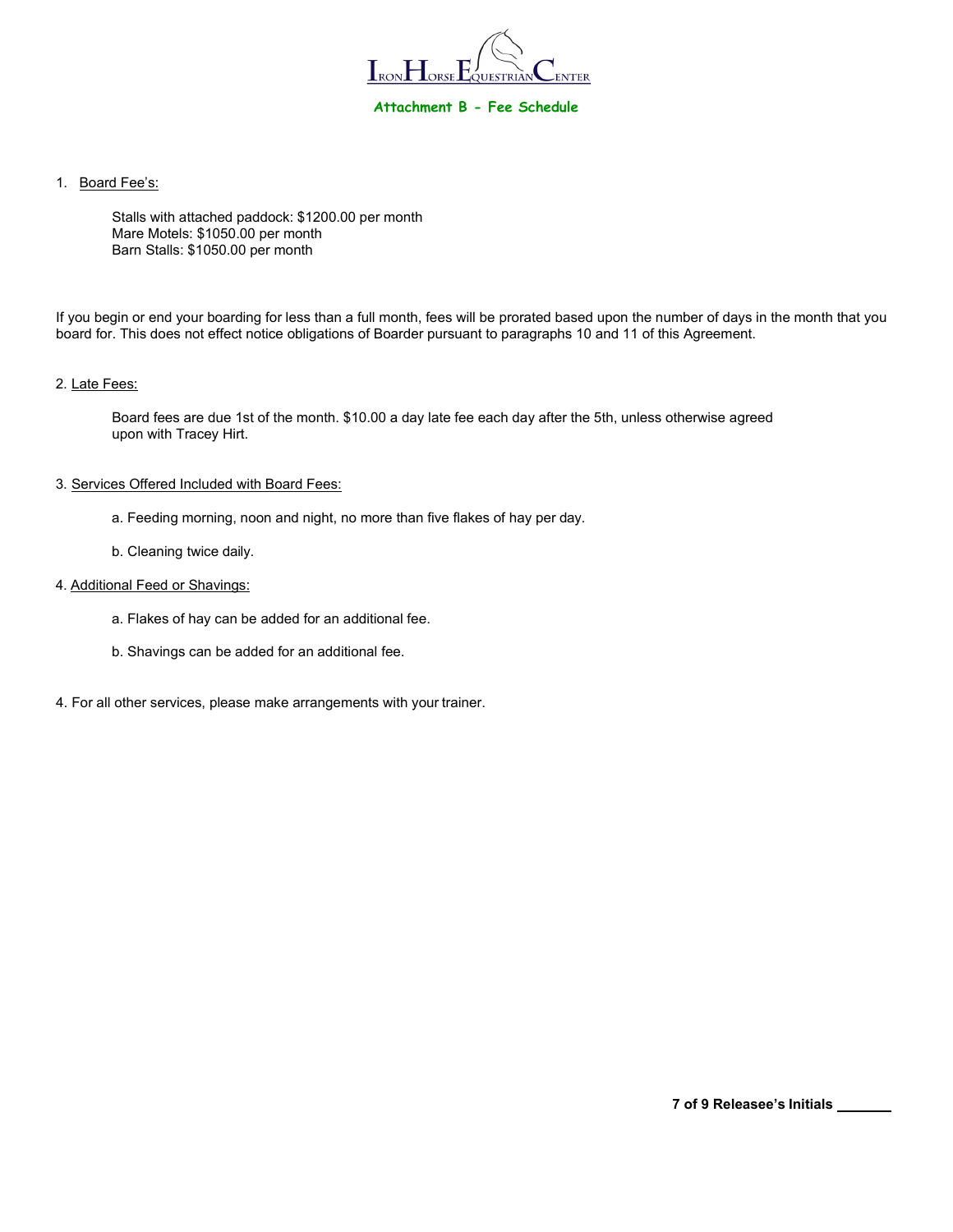

# **ATTACHMENT C -MEDICAL CARE AUTHORIZATION**

# *ADULT*

I, the contract of the contract of the contract of the contract of the contract of the contract of the contract of the contract of the contract of the contract of the contract of the contract of the contract of the contrac of age or older and hereby authorize IHEC and its agents, trainers and employees who are over the age of 18 to consent to medical care for me if I am rendered unable to do so. This authorization can include dental care if necessary and can also include consent to x-ray exams, emergency diagnosis by paramedical or fire personnel, pain medication administration if authorized by licensed medical personnel, pain medication if administered by a IHEC trainer and transportation to an emergency or medical facility.

| <b>MINOR</b>                                                                                                                                                                                                                                                                                                                                                                                                                                                                                                                                                                                                                                                                                                                      |  |
|-----------------------------------------------------------------------------------------------------------------------------------------------------------------------------------------------------------------------------------------------------------------------------------------------------------------------------------------------------------------------------------------------------------------------------------------------------------------------------------------------------------------------------------------------------------------------------------------------------------------------------------------------------------------------------------------------------------------------------------|--|
| or legal guardian of the minor child named:<br><u> and that I have the authority to bind all</u><br>other parents and or legal guardians to this Medical Care Authorization. I/we hereby authorize IHEC and its agents,<br>employees or trainers, who are over the age of 18, to consent to medical care for my minor child if I am not present and<br>unable to do so. This authorization can include dental care if necessary and can also include consent to x-ray exams,<br>emergency<br>diagnosis by paramedical or fire personnel, pain medication administration if authorized by licensed medical personnel, pain<br>medication if administered by a IHEC trainer and transportation to an emergency or medical facility. |  |
|                                                                                                                                                                                                                                                                                                                                                                                                                                                                                                                                                                                                                                                                                                                                   |  |
|                                                                                                                                                                                                                                                                                                                                                                                                                                                                                                                                                                                                                                                                                                                                   |  |
|                                                                                                                                                                                                                                                                                                                                                                                                                                                                                                                                                                                                                                                                                                                                   |  |
|                                                                                                                                                                                                                                                                                                                                                                                                                                                                                                                                                                                                                                                                                                                                   |  |
| Print Name: __________<br>Print Name of Parent or Legal Guardian                                                                                                                                                                                                                                                                                                                                                                                                                                                                                                                                                                                                                                                                  |  |
| Signature: <u>Contract Communication</u> Contract Communication Communication Communication Communication                                                                                                                                                                                                                                                                                                                                                                                                                                                                                                                                                                                                                         |  |